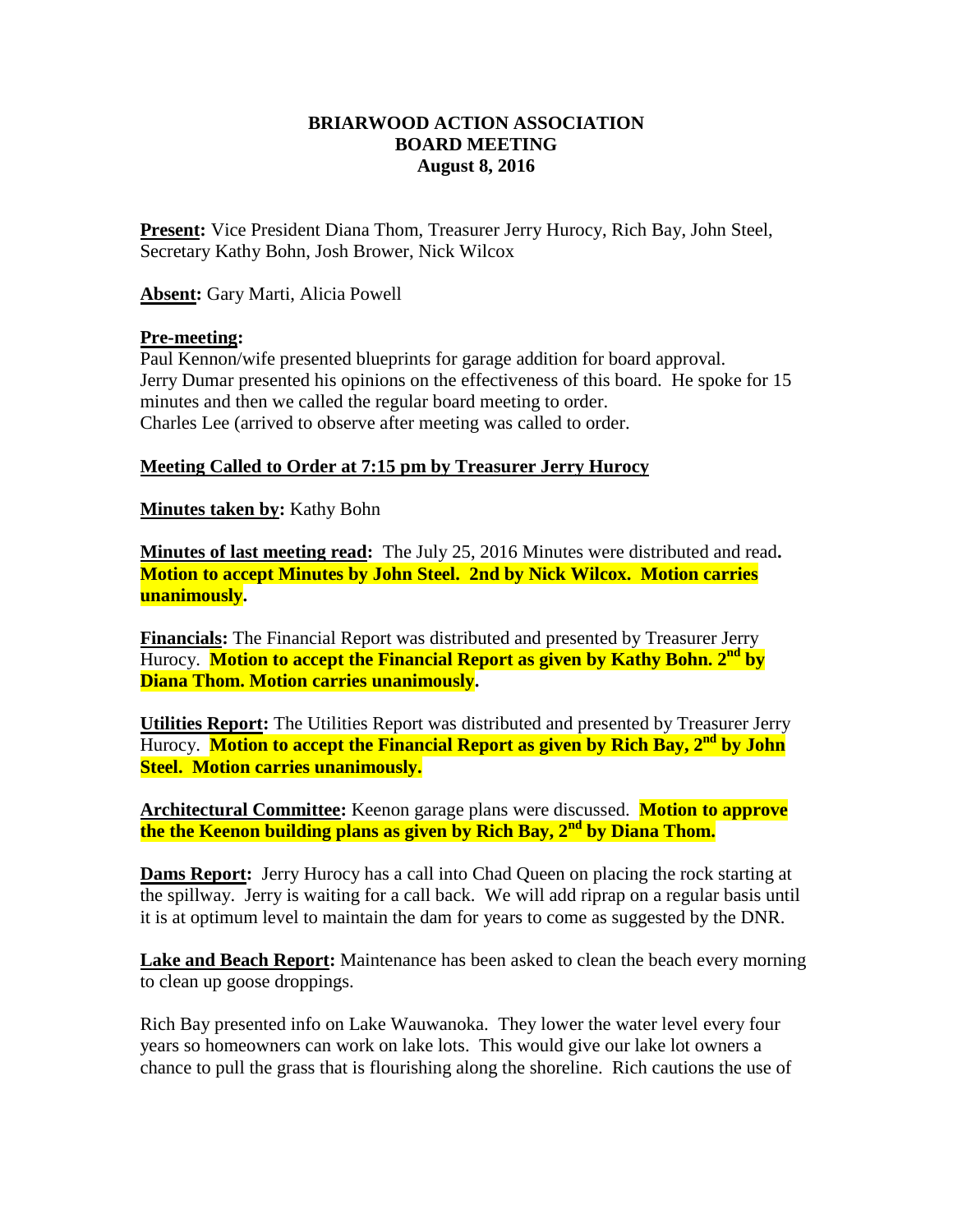copper sulfate to kill the grass as it contaminates the water and is harmful to people, fish, muskrats, anything in the water.

Discussed the brownish surface growth on Fisherman's lake. This is due to the higher population of geese this year and the warm temperatures. There is nothing that can be done to eliminate this without harming the fish. We will have to wait it out.

Nick Wilcox advises that the Fire Department asked for permission to do drills at London Bridge and Lakeshore. They practice in the event of an emergency in Briarwood. The Fire Department was granted permission.

**Security Report:** We had a substitute security guard due to a family emergency with our regular security guard. Diana Thom suggested that our regular guard be reminded to slow down on gravel roads for safety. John Steel will call them.

**Rules and Regulations:** Nothing to report.

**Website:** Nothing to report.

**Roads:** There is a steep hill on Wellington that has been washing out and draining into Nick Faust's property. Nick asked us in the Spring to dig out the drainage ditch to prevent the run-off onto his property. Our 20+ year-old tractor was out for repair, so we could not dig out the ditch. Almost as soon as we got it back, the tractor broke down again and we determined that the tractor is beyond repair. **Diana Thom motions to purchase a new tractor, 2<sup>nd</sup> by Nick Wilcox. Motion carries unanimously.** As soon as the new tractor is available we will dig out the drainage ditch on the Faust property.

In the meantime, Jerry Dumar called to report the condition of the steep hill on Wellington to the Fire Department instead of calling the Board, where we could have explained the status of this infrequently used second entrance to Wellington. The Fire Department asked us to close down that end of Wellington until repairs can be made. The road is passable but has deep ruts and loose gravel. Tall reflective cones were placed at the top and bottom of the hill. We discussed repairing the road itself at this point in time is not our highest priority due to lack of funds. The Board has received no complaints from homeowners about the road itself because it is infrequently used.

**Park and Entrance:** Brian Nash, the maintenance person, was unavailable to clean up the front entrance as discussed at the last meeting, so Vice President Diana Thom and a homeowner went to clean up the weeds in the beds at front entrance. Diana reported heavy duty vines that were difficult to remove so weed killer was purchased and will be applied to the vines. She will also place the solar lights that Jerry Hurocy purchased.